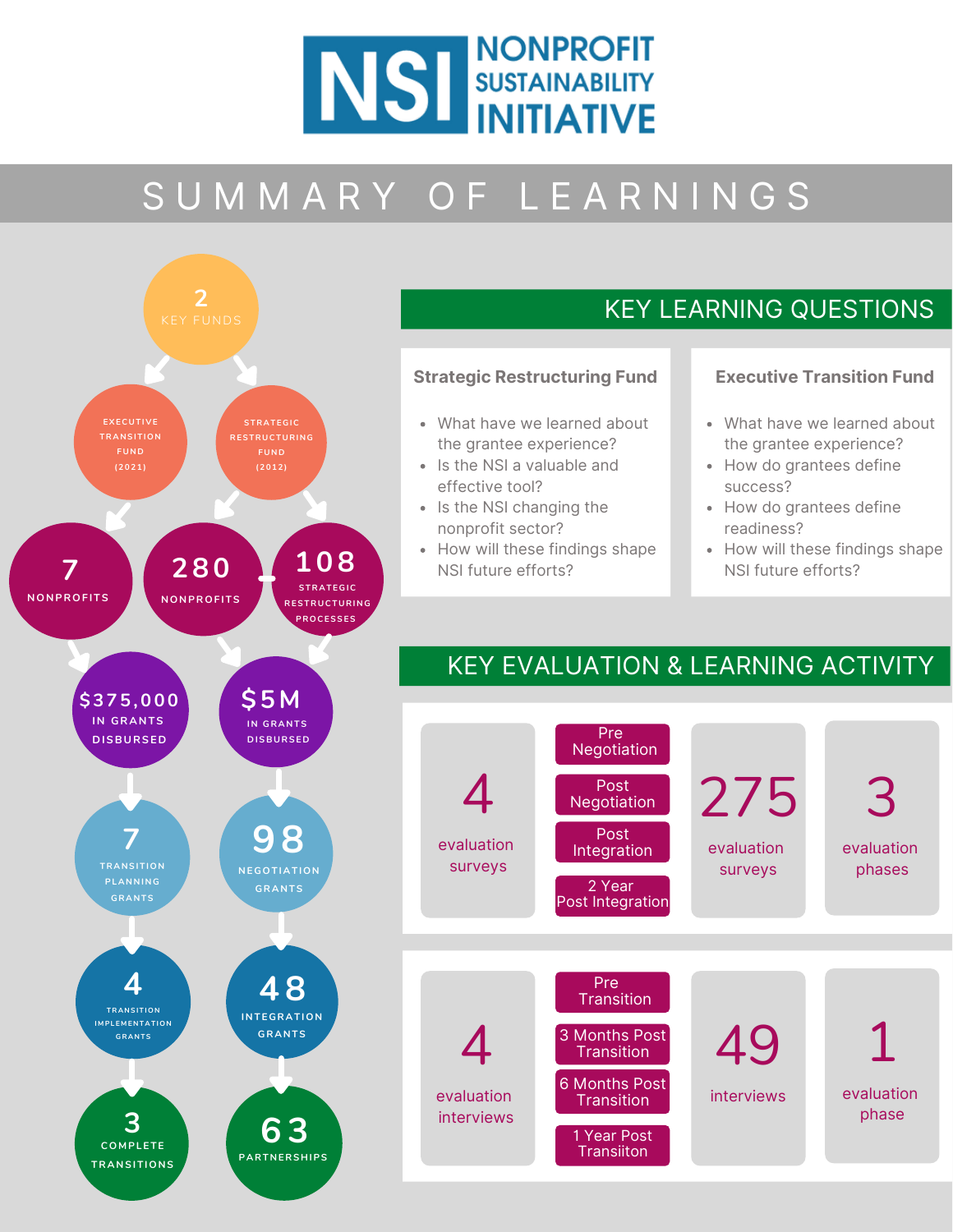## STRATEGIC RESTRUCTURING

#### **Is NSI worth the investment?**

- **Time |** Majority of survey respondents indicated their negotiation process lasted 3-12+ months
- **Funds |** Average negotiation grant size is \$34,000

Of 105 grantee respondents, 99% reported that **regardless of their result, they found the negotiation experience valuable.**

#### **What organizational impact are grantees reporting?**

Organizations that have participated in a negotiation identified the greatest impact on: (105 survey responses)

- internal clarity and strategic direction
- ability to think strategically

Organizations that have implemented an agreement identified the greatest impact on: (20 survey responses)

- brand/reputation
- expertise/knowledge

#### **What challenges are grantees experiencing?**

Most commonly identified challenges:

- Cultural differences
- Shared vision
- Capacity/Time
- Stakeholder buy-in/Trust
- Merging/Integrating
- Funding

### IS THE NSI ACHIEVING ITS GOAL?

NSI's long-term goal is for Los Angeles' nonprofit ecosystem to view strategic partnerships as tools to promote organizational efficiency, efficacy and sustainability. Below are graphs representing grantee views of NSI's impact in the nonprofit sector.



Survey Respondents [Pre-Negotiation 137] [Post-Negotiation 105] [2Y Post Integration 20]